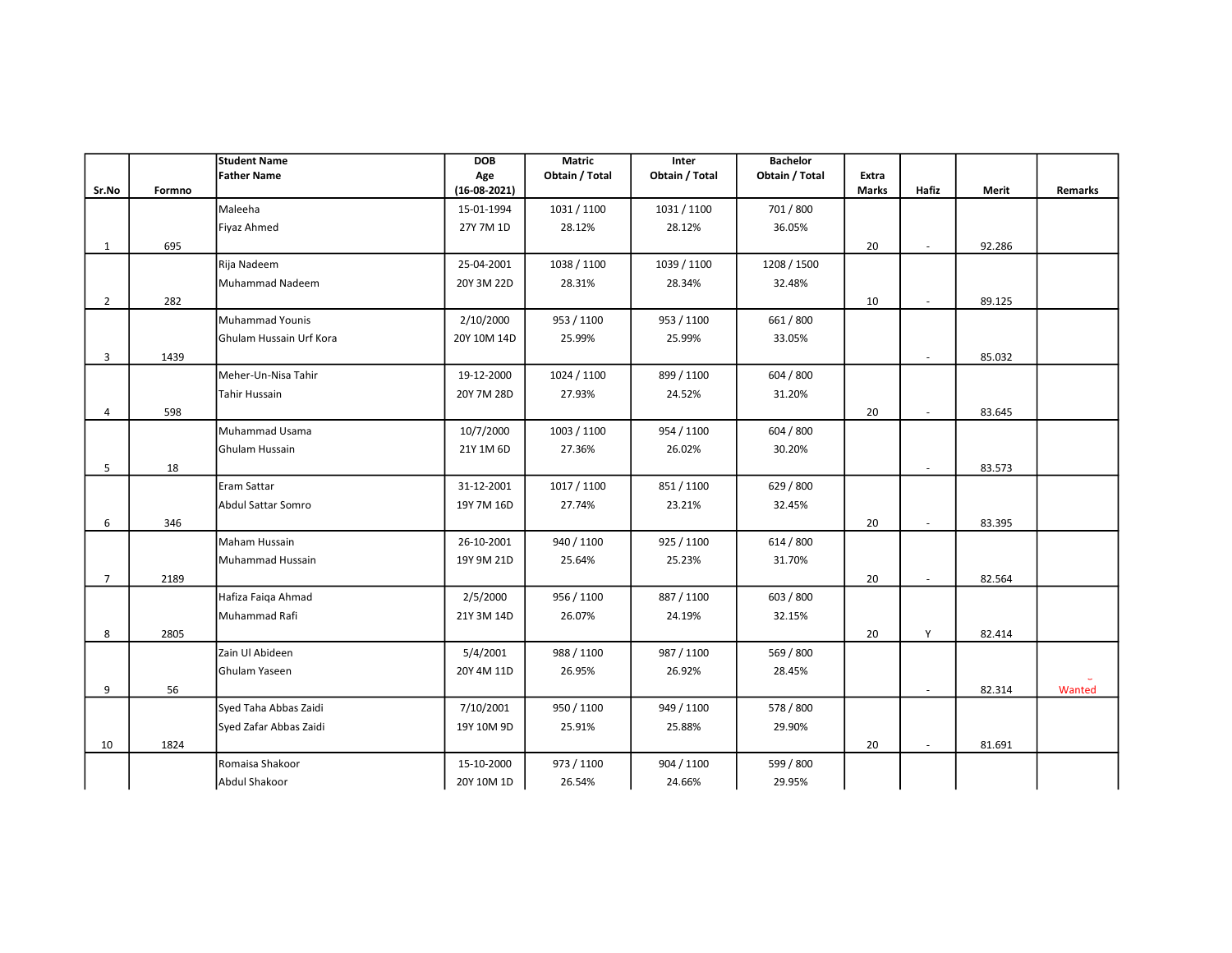| 11 | 1750 |                            |             |             |            |           |    | $\sim$                   | 81.141 | Correction |
|----|------|----------------------------|-------------|-------------|------------|-----------|----|--------------------------|--------|------------|
|    |      | Alia Zahra Nagvi           | 28-03-2000  | 934 / 1100  | 933 / 1100 | 563 / 800 |    |                          |        |            |
|    |      | Syed Muhammad Yaseen Naqvi | 21Y 4M 19D  | 25.47%      | 25.45%     | 29.15%    |    |                          |        |            |
| 12 | 2781 |                            |             |             |            |           | 20 |                          | 80.068 |            |
|    |      | Saba Taj                   | 12/8/2000   | 935 / 1100  | 801 / 1100 | 619 / 800 |    |                          |        |            |
|    |      | Taj Muhammad               | 21Y 0M 4D   | 25.50%      | 21.85%     | 31.95%    |    |                          |        |            |
| 13 | 2593 |                            |             |             |            |           | 20 | $\sim$                   | 79.295 |            |
|    |      | Laiba Saddique             | 6/3/2001    | 941 / 1100  | 871/1100   | 569 / 800 |    |                          |        |            |
|    |      | Muhammad Saddique          | 20Y 5M 10D  | 25.66%      | 23.76%     | 29.45%    |    |                          |        |            |
| 14 | 1578 |                            |             |             |            |           | 20 | $\overline{\phantom{a}}$ | 78.868 |            |
|    |      | Amama Khalid               | 20-10-2000  | 932 / 1100  | 937 / 1100 | 554 / 800 |    |                          |        |            |
|    |      | Khalil Mehmood Khan Nizami | 20Y 9M 27D  | 25.42%      | 25.56%     | 27.70%    |    |                          |        |            |
| 15 | 1067 |                            |             |             |            |           |    |                          | 78.673 |            |
|    |      | Kiran                      | 25-03-1999  | 77%         | 546 / 546  | 491 / 800 |    |                          |        |            |
|    |      | Nasir Hussain              | 22Y 4M 22D  | 23.10%      | 30%        | 25.55%    |    |                          |        |            |
| 16 | 1929 |                            |             |             |            |           | 20 | $\sim$                   | 78.65  |            |
|    |      | <b>Iffat Noreen</b>        | 12/8/1997   | 919 / 1050  | 774 / 1100 | 613 / 800 |    |                          |        |            |
|    |      | Muhammad Zaffar Iqbal      | 24Y 0M 4D   | 26.26%      | 21.11%     | 30.65%    |    |                          |        |            |
| 17 | 292  |                            |             |             |            |           |    |                          | 78.016 |            |
|    |      | <b>Waleed Ahmad</b>        | 28-08-2000  | 912 / 1100  | 885 / 1100 | 556 / 800 |    |                          |        |            |
|    |      | Ilyas Ahmad                | 20Y 11M 19D | 24.87%      | 24.14%     | 28.80%    |    |                          |        |            |
| 18 | 1038 |                            |             |             |            |           | 20 | ×.                       | 77.809 |            |
|    |      | Esha Abbas                 | 3/9/2000    | 1048 / 1100 | 866 / 1100 | 506 / 800 |    |                          |        |            |
|    |      | Muhammad Abbas             | 20Y 11M 13D | 28.58%      | 23.62%     | 25.30%    |    |                          |        |            |
| 19 | 2098 |                            |             |             |            |           |    | $\overline{\phantom{a}}$ | 77.5   |            |
|    |      | Muniba Tehreem             | 9/2/2002    | 1003 / 1100 | 833 / 1100 | 544 / 800 |    |                          |        |            |
|    |      | Muhammad Saleem            | 19Y 6M 7D   | 27.36%      | 22.72%     | 27.20%    |    |                          |        |            |
| 20 | 2386 |                            |             |             |            |           |    |                          | 77.273 | Wanted     |
|    |      | Sumaiya Hanif              | 29-11-2002  | 931 / 1100  | 794 / 1100 | 604 / 800 |    |                          |        |            |
|    |      | Muhammad Hanif             | 18Y 8M 18D  | 25.39%      | 21.66%     | 30.20%    |    |                          |        |            |
| 21 | 715  |                            |             |             |            |           |    | $\overline{\phantom{a}}$ | 77.245 |            |
|    |      | Anas Akram                 | 16-10-2000  | 997 / 1100  | 802 / 1100 | 543 / 800 |    |                          |        |            |
|    |      | Muhammad Akram             | 20Y 10M 0D  | 27.19%      | 21.87%     | 28.15%    |    |                          |        |            |
| 22 | 1636 |                            |             |             |            |           | 20 | $\sim$                   | 77.214 | Wanted     |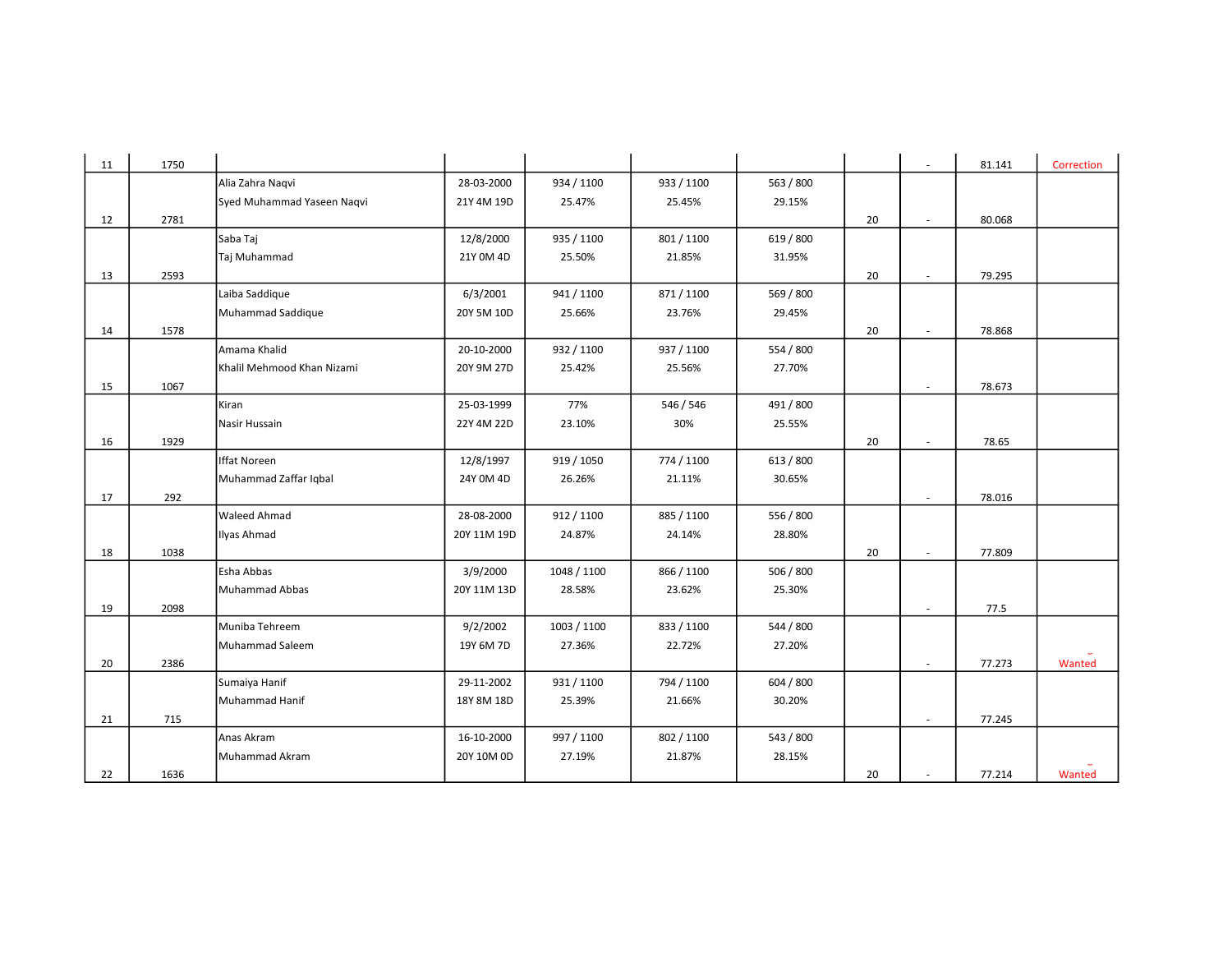|    |      | Muazma Batool                   | 6/4/1998    | 751 / 1050 | 888 / 1100 | 608 / 800   |    |                             |        |            |
|----|------|---------------------------------|-------------|------------|------------|-------------|----|-----------------------------|--------|------------|
|    |      | Muhammad Yar                    | 23Y 4M 10D  | 21.46%     | 24.22%     | 31.40%      |    |                             |        |            |
| 23 | 1076 |                                 |             |            |            |             | 20 | $\sim$                      | 77.075 |            |
|    |      | Muhammad Faisal                 | 18-08-2001  | 969 / 1100 | 851/1100   | 525 / 800   |    |                             |        |            |
|    |      | Muhammad Akbar                  | 19Y 11M 29D | 26.43%     | 23.21%     | 27.25%      |    |                             |        |            |
| 24 | 1925 |                                 |             |            |            |             | 20 | $\sim$                      | 76.886 |            |
|    |      | Ayesha Idrees                   | 7/4/1999    | 828 / 1100 | 856 / 1100 | 596 / 800   |    |                             |        |            |
|    |      | Muhammad Idrees                 | 22Y 4M 9D   | 22.58%     | 23.35%     | 30.80%      |    |                             |        |            |
| 25 | 694  |                                 |             |            |            |             | 20 | $\mathcal{L}_{\mathcal{A}}$ | 76.727 |            |
|    |      | Sohaib Mukhtar                  | 24-12-2001  | 919 / 1100 | 924 / 1100 | 977 / 1500  |    |                             |        |            |
|    |      | Mukhtar Hussain Faiz            | 19Y 7M 23D  | 25.06%     | 25.20%     | 26.05%      |    |                             |        |            |
| 26 | 211  |                                 |             |            |            |             |    | $\overline{\phantom{a}}$    | 76.317 |            |
|    |      | Fizza Asif                      | 22-03-2003  | 937 / 1100 | 790 / 1100 | 564 / 800   |    |                             |        |            |
|    |      | Asif Ali                        | 18Y 4M 25D  | 25.56%     | 21.55%     | 29.20%      |    |                             |        |            |
| 27 | 2728 |                                 |             |            |            |             | 20 | $\sim$                      | 76.3   | Correction |
|    |      | Munazah Ramzan                  | 26-07-1998  | 780 / 1100 | 877 / 1100 | 621/800     |    |                             |        |            |
|    |      | Muhammad Ramzan                 | 23Y 0M 21D  | 21.27%     | 23.92%     | 31.05%      |    |                             |        |            |
| 28 | 2452 |                                 |             |            |            |             |    | $\overline{\phantom{a}}$    | 76.241 | Wanted     |
|    |      | Tania                           | 31-07-2001  | 905 / 1100 | 886 / 1100 | 1025 / 1500 |    |                             |        |            |
|    |      | Javed Mumtaz                    | 20Y 0M 16D  | 24.68%     | 24.16%     | 27.33%      |    |                             |        |            |
| 29 | 1642 |                                 |             |            |            |             |    | $\sim$                      | 76.179 |            |
|    |      | Areej                           | 13-12-2000  | 884 / 1100 | 907 / 1100 | 545 / 800   |    |                             |        |            |
|    |      | Imran Shaukat                   | 20Y 8M 3D   | 24.11%     | 24.74%     | 27.25%      |    |                             |        |            |
| 30 | 2368 |                                 |             |            |            |             |    | ×.                          | 76.095 |            |
|    |      | Maha Niaz                       | 28-05-2002  | 977 / 1100 | 728 / 1100 | 571 / 800   |    |                             |        |            |
|    |      | Muhammad Niaz Niazi             | 19Y 2M 19D  | 26.65%     | 19.86%     | 29.55%      |    |                             |        |            |
| 31 | 596  |                                 |             |            |            |             | 20 | $\mathbf{r}$                | 76.05  |            |
|    |      | Wajiha Khan                     | 4/6/2001    | 855 / 1100 | 900 / 1100 | 1021 / 1500 |    |                             |        |            |
|    |      | Muhammad Naeem Akhtar Khan Late | 20Y 2M 12D  | 23.32%     | 24.55%     | 27.49%      |    |                             |        |            |
| 32 | 1080 |                                 |             |            |            |             | 10 | ×.                          | 75.357 |            |
|    |      | Shumaila Bibi                   | 1/3/2002    | 864 / 1100 | 819 / 1100 | 565 / 800   |    |                             |        |            |
|    |      | Muhammad Ramzan                 | 19Y 5M 18D  | 23.56%     | 22.34%     | 29.25%      |    |                             |        |            |
| 33 | 1407 |                                 |             |            |            |             | 20 | $\sim$                      | 75.15  |            |
|    |      | Sania Sadeeq                    | 6/4/2000    | 925 / 1100 | 679 / 1100 | 598 / 800   |    |                             |        |            |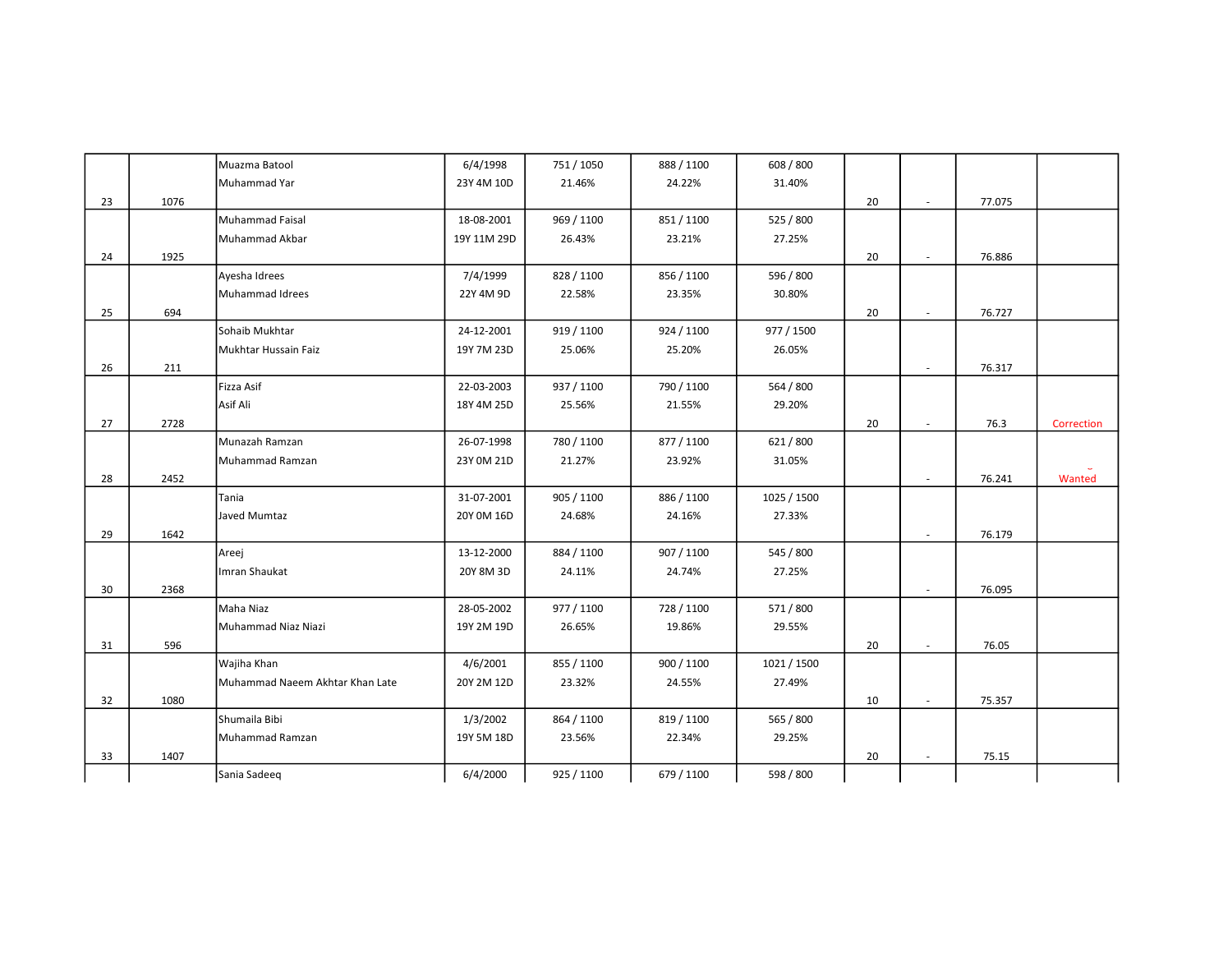|    |      | Muhammad Sadeeq      | 21Y 4M 10D  | 25.23%     | 18.52%     | 30.90%     |    |        |        |            |
|----|------|----------------------|-------------|------------|------------|------------|----|--------|--------|------------|
| 34 | 1756 |                      |             |            |            |            | 20 | $\sim$ | 74.645 |            |
|    |      | Sana Tabassum        | 28-11-1999  | 879 / 1100 | 848 / 1100 | 550 / 800  |    |        |        |            |
|    |      | <b>Abdul Khaliq</b>  | 21Y 8M 19D  | 23.97%     | 23.13%     | 27.50%     |    |        |        |            |
| 35 | 1695 |                      |             |            |            |            |    | $\sim$ | 74.6   |            |
|    |      | Iram                 | 10/11/2001  | 869 / 1100 | 787 / 1100 | 561 / 800  |    |        |        |            |
|    |      | Salahudin            | 19Y 9M 6D   | 23.70%     | 21.46%     | 29.05%     |    |        |        |            |
| 36 | 2962 |                      |             |            |            |            | 20 | $\sim$ | 74.214 | Wanted     |
|    |      | Shafiq Ur Rehman     | 25-10-2000  | 885 / 1100 | 748 / 1100 | 573 / 800  |    |        |        |            |
|    |      | Muhammad Ramzan      | 20Y 9M 22D  | 24.14%     | 20.40%     | 29.65%     |    |        |        |            |
| 37 | 1127 |                      |             |            |            |            | 20 | $\sim$ | 74.186 |            |
|    |      | Humaira Iqbal        | 3/4/1998    | 853 / 1100 | 803 / 1100 | 580 / 800  |    |        |        |            |
|    |      | Muhammad Iqbal       | 23Y 4M 13D  | 23.26%     | 21.90%     | 29%        |    |        |        |            |
| 38 | 1537 |                      |             |            |            |            |    | $\sim$ | 74.164 |            |
|    |      | Zahra Bibi           | 18-05-2001  | 839 / 1100 | 807 / 1100 | 564 / 800  |    |        |        |            |
|    |      | Mulazim Hussain      | 20Y 2M 29D  | 22.88%     | 22.01%     | 29.20%     |    |        |        |            |
| 39 | 1005 |                      |             |            |            |            | 20 | ×.     | 74.091 |            |
|    |      | Ishma Safder         | 26-12-2001  | 865 / 1100 | 841 / 1100 | 530 / 800  |    |        |        |            |
|    |      | Safder Ali           | 19Y 7M 21D  | 23.59%     | 22.94%     | 27.50%     |    |        |        |            |
| 40 | 512  |                      |             |            |            |            | 20 | $\sim$ | 74.027 |            |
|    |      | Javeria Musharaf     | 20-09-2000  | 937 / 1100 | 810 / 1100 | 979 / 1500 |    |        |        |            |
|    |      | <b>Musharaf Baig</b> | 20Y 10M 27D | 25.56%     | 22.09%     | 26.37%     |    |        |        |            |
| 41 | 710  |                      |             |            |            |            | 10 | $\sim$ | 74.019 | Correction |
|    |      | Laila Khalid         | 29-01-2001  | 887 / 1100 | 720 / 1100 | 598 / 800  |    |        |        |            |
|    |      | Zia Ur Rahman        | 20Y 6M 18D  | 24.19%     | 19.64%     | 29.90%     |    |        |        |            |
| 42 | 688  |                      |             |            |            |            |    | $\sim$ | 73.727 |            |
|    |      | Hanfa Basheer        | 10/4/2000   | 810 / 1100 | 838 / 1100 | 552 / 800  |    |        |        |            |
|    |      | <b>Basheer Ahmad</b> | 21Y 4M 6D   | 22.09%     | 22.86%     | 28.60%     |    |        |        |            |
| 43 | 2295 |                      |             |            |            |            | 20 | $\sim$ | 73.545 |            |
|    |      | Sana Mamoon Rasheed  | 10/12/2000  | 893 / 1100 | 707 / 1100 | 577 / 800  |    |        |        |            |
|    |      | Mamoon Rasheed       | 20Y 8M 6D   | 24.36%     | 19.28%     | 29.85%     |    |        |        |            |
| 44 | 516  |                      |             |            |            |            | 20 | $\sim$ | 73.486 |            |
|    |      | Sadam Khan           | 4/4/2000    | 786 / 1100 | 876 / 1100 | 543 / 800  |    |        |        |            |
|    |      | Ramzan               | 21Y 4M 12D  | 21.44%     | 23.89%     | 28.15%     |    |        |        |            |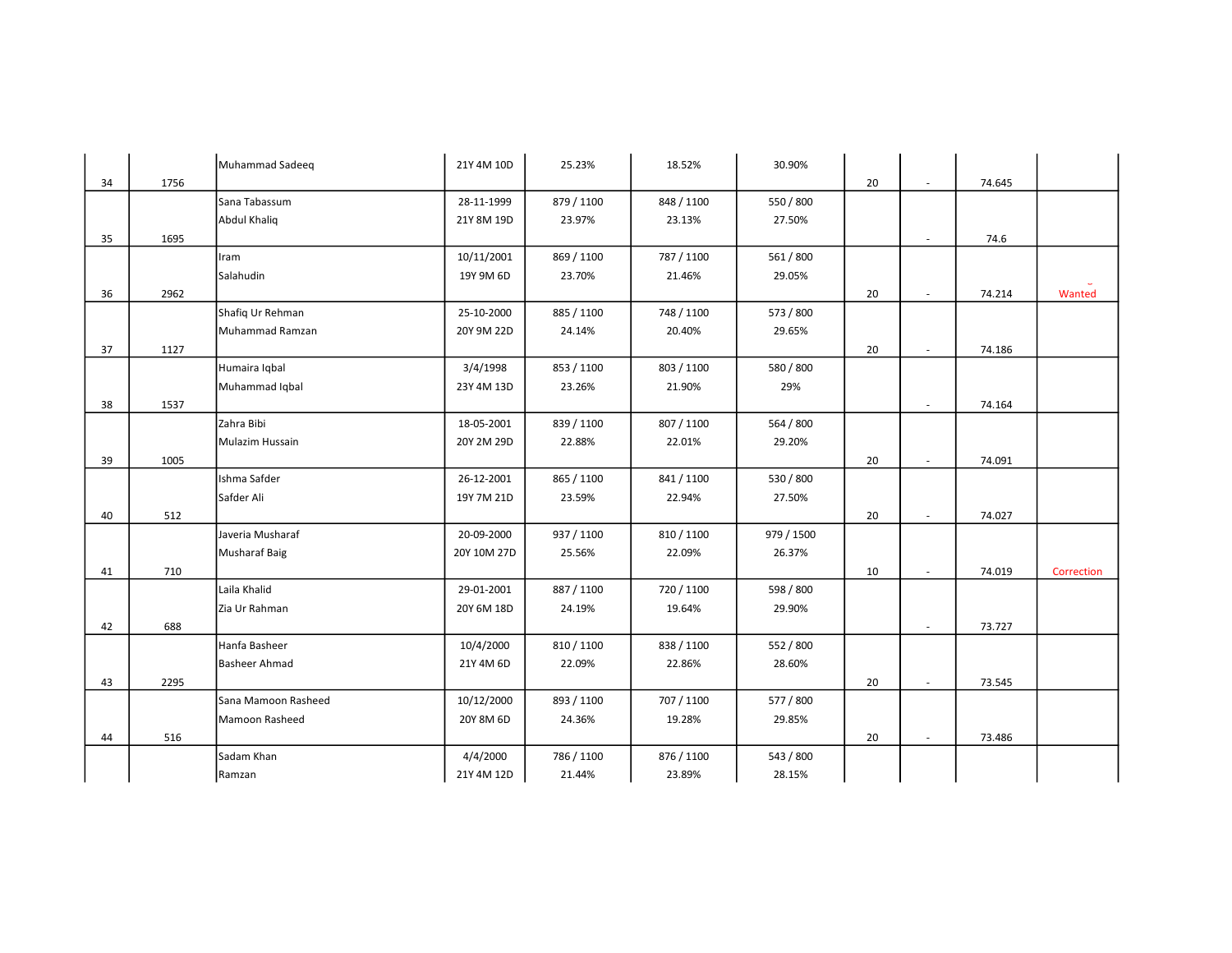| 45 | 2420 |                         |            |            |             |             | 20 |                          | 73.477 | Wanted |
|----|------|-------------------------|------------|------------|-------------|-------------|----|--------------------------|--------|--------|
|    |      | Sabiha Ashraf           | 2/1/2001   | 760 / 1050 | 832 / 1100  | 560 / 800   |    |                          |        |        |
|    |      | Hafiz Muhammad Ashraf   | 20Y 7M 14D | 21.71%     | 22.69%      | 29%         |    |                          |        |        |
| 46 | 1313 |                         |            |            |             |             | 20 |                          | 73.405 |        |
|    |      | Areeba Itikhar          | 31-03-2001 | 819 / 1100 | 668 / 1100  | 657 / 800   |    |                          |        |        |
|    |      | Itikhar Ahmad           | 20Y 4M 16D | 22.34%     | 18.22%      | 32.85%      |    |                          |        |        |
| 47 | 77   |                         |            |            |             |             |    | $\overline{\phantom{a}}$ | 73.405 |        |
|    |      | Aoun Muhammad           | 25-03-2002 | 927 / 1100 | 683 / 1100  | 569 / 800   |    |                          |        |        |
|    |      | <b>Abdul Sattar</b>     | 19Y 4M 22D | 25.28%     | 18.63%      | 29.45%      |    |                          |        |        |
| 48 | 916  |                         |            |            |             |             | 20 |                          | 73.359 |        |
|    |      | Javaira Nazar           | 27-07-2001 | 745 / 1100 | 873 / 1100  | 580 / 800   |    |                          |        |        |
|    |      | Nazar Muhammad          | 20Y 0M 20D | 20.32%     | 23.81%      | 29%         |    |                          |        |        |
| 49 | 2622 |                         |            |            |             |             |    | $\sim$                   | 73.127 |        |
|    |      | Muhammad Junaid         | 1/1/2002   | 694 / 1100 | 2719 / 3450 | 589 / 800   |    |                          |        |        |
|    |      | Muhammad Aslam          | 19Y 7M 15D | 18.93%     | 23.64%      | 30.45%      |    |                          |        |        |
| 50 | 1264 |                         |            |            |             |             | 20 |                          | 73.021 |        |
|    |      | Simra Shahzadi          | 1/1/2000   | 855 / 1100 | 816 / 1100  | 1018 / 1500 |    |                          |        |        |
|    |      | Sajjad Hussain          | 21Y 7M 15D | 23.32%     | 22.26%      | 27.15%      |    |                          |        |        |
| 51 | 836  |                         |            |            |             |             |    | $\overline{\phantom{a}}$ | 72.719 |        |
|    |      | Maheen Khan             | 6/1/2001   | 767 / 1100 | 816 / 1200  | 607 / 800   |    |                          |        |        |
|    |      | Abdul Samad             | 20Y 7M 10D | 20.92%     | 20.40%      | 31.35%      |    |                          |        |        |
| 52 | 423  |                         |            |            |             |             | 20 |                          | 72.668 | Wanted |
|    |      | Ayesha Bibi             | 5/8/1998   | 800 / 1050 | 814 / 1100  | 532 / 800   |    |                          |        |        |
|    |      | Nazir                   | 23Y 0M 11D | 22.86%     | 22.20%      | 27.60%      |    |                          |        |        |
| 53 | 467  |                         |            |            |             |             | 20 | $\sim$                   | 72.657 |        |
|    |      | Farheen Toheed          | 23-11-1999 | 885 / 1100 | 698 / 1100  | 568 / 800   |    |                          |        |        |
|    |      | Rao Muhammad Toheed     | 21Y 8M 24D | 24.14%     | 19.04%      | 29.40%      |    |                          |        |        |
| 54 | 2717 |                         |            |            |             |             | 20 |                          | 72.573 |        |
|    |      | Muhammad Muzamil Sharif | 8/4/2002   | 939 / 1100 | 792 / 1100  | 927 / 1500  |    |                          |        |        |
|    |      | Muhammad Sharif         | 19Y 4M 8D  | 25.61%     | 21.60%      | 25.25%      |    |                          |        |        |
| 55 | 920  |                         |            |            |             |             | 20 | $\sim$                   | 72.462 | Wanted |
|    |      | Mugadas Kouser          | 16-09-2001 | 846 / 1100 | 814 / 1100  | 516 / 800   |    |                          |        |        |
|    |      | Kouser Nawaz            | 19Y 11M 0D | 23.07%     | 22.20%      | 26.80%      |    |                          |        |        |
| 56 | 2919 |                         |            |            |             |             | 20 |                          | 72.073 | Wanted |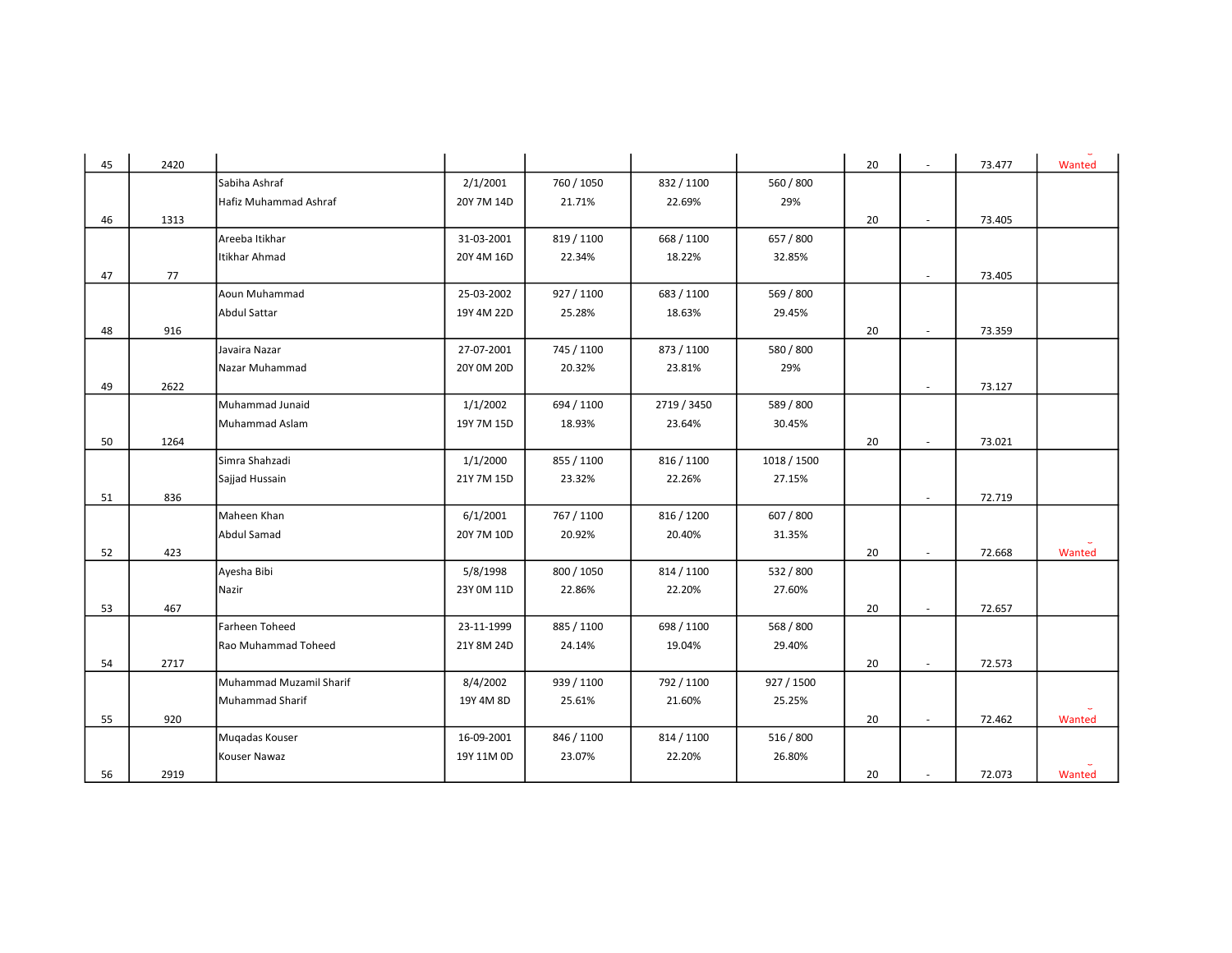|    |      | Muhammad Babar Hayat   | 14-08-2002  | 874 / 1100  | 708 / 1100 | 552 / 800   |    |                          |        |        |
|----|------|------------------------|-------------|-------------|------------|-------------|----|--------------------------|--------|--------|
|    |      | Sheikh Muhammad Shaffi | 19Y 0M 2D   | 23.84%      | 19.31%     | 28.60%      |    |                          |        |        |
| 57 | 1713 |                        |             |             |            |             | 20 | $\sim$                   | 71.745 |        |
|    |      | Muhammad Usama         | 30-12-2000  | 774 / 1100  | 959 / 1200 | 999 / 1500  |    |                          |        |        |
|    |      | <b>Abdul Rasheed</b>   | 20Y 7M 17D  | 21.11%      | 23.98%     | 26.64%      |    |                          |        |        |
| 58 | 303  |                        |             |             |            |             |    | $\sim$                   | 71.724 |        |
|    |      | Saira Sadiq            | 25-12-2001  | 809 / 1100  | 722 / 1100 | 577 / 800   |    |                          |        |        |
|    |      | Sadiq Hussain          | 19Y 7M 22D  | 22.06%      | 19.69%     | 29.85%      |    |                          |        |        |
| 59 | 1168 |                        |             |             |            |             | 20 | $\sim$                   | 71.605 |        |
|    |      | Rida Ishaq             | 3/8/1999    | 864 / 1050  | 646 / 1100 | 586 / 800   |    |                          |        |        |
|    |      | Muhammad Ishaq         | 22Y 0M 13D  | 24.69%      | 17.62%     | 29.30%      |    |                          |        |        |
| 60 | 425  |                        |             |             |            |             |    | $\mathbf{r}$             | 71.604 |        |
|    |      | Muhammad Afraz Ahmad   | 3/6/2000    | 1004 / 1100 | 701 / 1100 | 480 / 800   |    |                          |        |        |
|    |      | Muhammad Ramzan        | 21Y 2M 13D  | 27.38%      | 19.12%     | 25%         |    |                          |        |        |
| 61 | 1143 |                        |             |             |            |             | 20 | $\mathbf{r}$             | 71.5   |        |
|    |      | Sidra Yousaf           | 1/2/2001    | 933 / 1100  | 776 / 1100 | 497 / 800   |    |                          |        |        |
|    |      | Muhammad Yousaf        | 20Y 6M 15D  | 25.45%      | 21.16%     | 24.85%      |    |                          |        |        |
| 62 | 465  |                        |             |             |            |             |    | $\overline{\phantom{a}}$ | 71.459 | Wanted |
|    |      | Nadia Sharif           | 12/5/1996   | 729 / 1100  | 737 / 1100 | 91.00%      |    |                          |        |        |
|    |      | <b>Muhammad Sharif</b> | 25Y 3M 4D   | 19.88%      | 20.10%     | 31.44%      |    |                          |        |        |
| 63 | 237  |                        |             |             |            |             | 10 | $\sim$                   | 71.422 |        |
|    |      | Iqra Mazhar            | 3/9/2002    | 930 / 1100  | 661 / 1100 | 1037 / 1500 |    |                          |        |        |
|    |      | Mazhar Abbas           | 18Y 11M 13D | 25.36%      | 18.03%     | 27.92%      |    |                          |        |        |
| 64 | 568  |                        |             |             |            |             | 10 | ×.                       | 71.311 |        |
|    |      | Ammara Mushtaq         | 8/8/2000    | 930 / 1100  | 721/1100   | 974 / 1500  |    |                          |        |        |
|    |      | Muhammad Mushtaq       | 21Y 0M 8D   | 25.36%      | 19.66%     | 26.24%      |    |                          |        |        |
| 65 | 548  |                        |             |             |            |             | 10 | $\sim$                   | 71.267 |        |
|    |      | Muhammad Younis        | 1/6/2002    | 776 / 1100  | 825 / 1100 | 552 / 800   |    |                          |        |        |
|    |      | Abid Hussain           | 19Y 2M 15D  | 21.16%      | 22.50%     | 27.60%      |    |                          |        |        |
| 66 | 2499 |                        |             |             |            |             |    | ×.                       | 71.264 |        |
|    |      | Hira Mushtaq           | 2/3/2002    | 743 / 1100  | 825 / 1100 | 567 / 800   |    |                          |        |        |
|    |      | Mushtaq Ahmed          | 19Y 5M 14D  | 20.26%      | 22.50%     | 28.35%      |    |                          |        |        |
| 67 | 2879 |                        |             |             |            |             |    | $\sim$                   | 71.114 | Wanted |
|    |      | Aiza Ali               | 19-12-2000  | 953 / 1100  | 737 / 1100 | 497 / 800   |    |                          |        |        |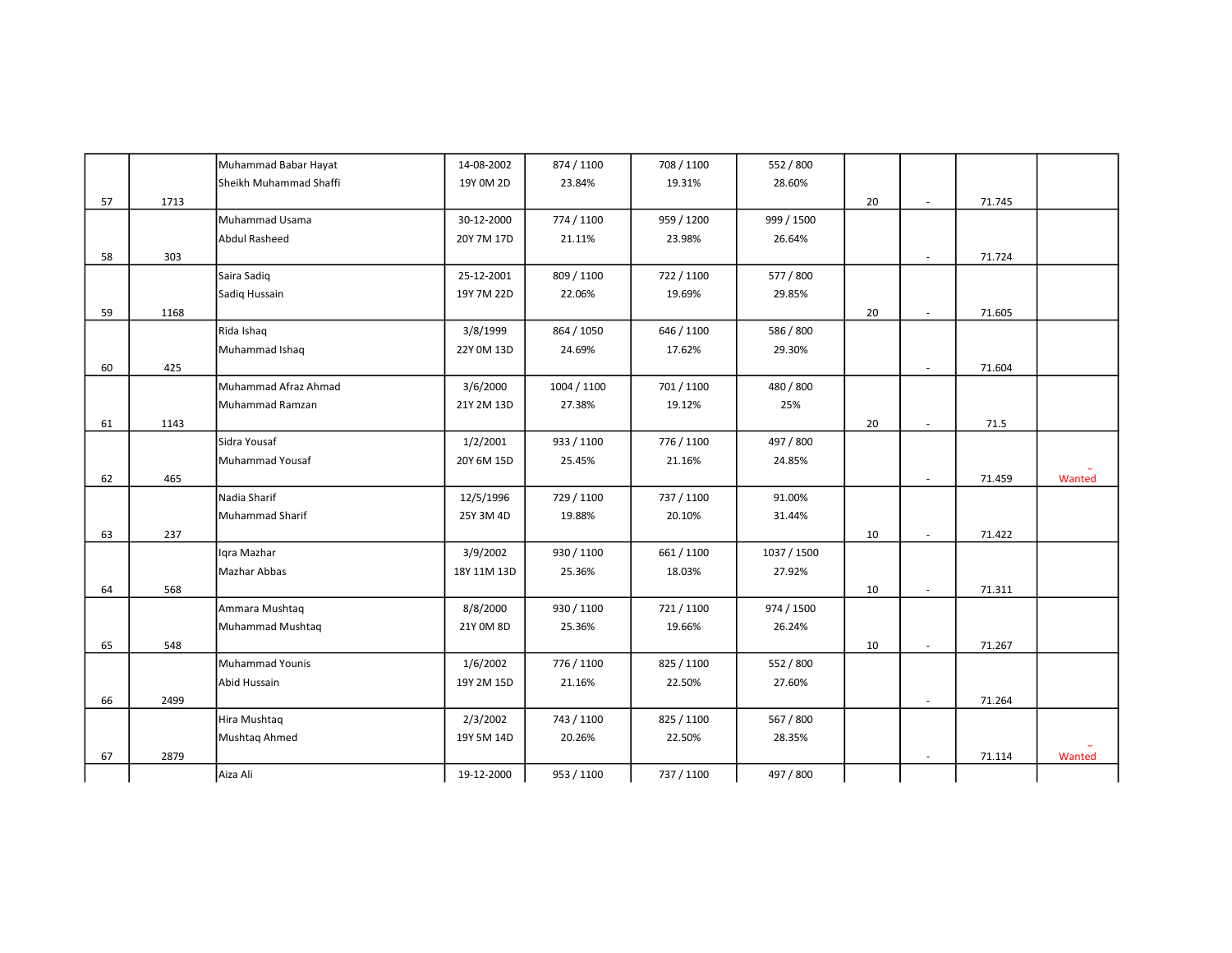|    |      | Ghulam Ali            | 20Y 7M 28D  | 25.99%     | 20.10%     | 24.85%    |    |        |        |            |
|----|------|-----------------------|-------------|------------|------------|-----------|----|--------|--------|------------|
| 68 | 1397 |                       |             |            |            |           |    | $\sim$ | 70.941 |            |
|    |      | Muhammad Hasnain Shah | 27-06-1998  | 828 / 1100 | 786 / 1100 | 518 / 800 |    |        |        |            |
|    |      | Muhammad Ageel        | 23Y 1M 20D  | 22.58%     | 21.44%     | 26.90%    |    |        |        |            |
| 69 | 2302 |                       |             |            |            |           | 20 | $\sim$ | 70.918 |            |
|    |      | Ulfat Bibi            | 25-11-1999  | 925 / 1100 | 700 / 1100 | 512 / 800 |    |        |        |            |
|    |      | Mulazim Hussain       | 21Y 8M 22D  | 25.23%     | 19.09%     | 26.60%    |    |        |        |            |
| 70 | 2425 |                       |             |            |            |           | 20 | $\sim$ | 70.918 |            |
|    |      | Kashif Ali            | 2/9/2000    | 971 / 1100 | 682 / 1100 | 516 / 800 |    |        |        |            |
|    |      | Muhammad Yousaf       | 20Y 11M 14D | 26.48%     | 18.60%     | 25.80%    |    |        |        |            |
| 71 | 1392 |                       |             |            |            |           |    | $\sim$ | 70.882 |            |
|    |      | Sara Afzaal           | 31-08-2001  | 808 / 1100 | 780 / 1100 | 535 / 800 |    |        |        |            |
|    |      | Muhammad Afzaal       | 19Y 11M 16D | 22.04%     | 21.27%     | 26.75%    |    |        |        |            |
| 72 | 1573 |                       |             |            |            |           |    | $\sim$ | 70.059 |            |
|    |      | Ayesha Liaqat         | 11/4/2002   | 813 / 1100 | 653 / 1100 | 576 / 800 |    |        |        |            |
|    |      | Malik Liagat Hayat    | 19Y 4M 5D   | 22.17%     | 17.81%     | 29.80%    |    |        |        |            |
| 73 | 2916 |                       |             |            |            |           | 20 | ×.     | 69.782 |            |
|    |      | Muhammad Zakir        | 5/7/2001    | 855 / 1100 | 640 / 1100 | 552 / 800 |    |        |        |            |
|    |      | Raheem Bakhsh         | 20Y 1M 11D  | 23.32%     | 17.46%     | 28.60%    |    |        |        |            |
| 74 | 1102 |                       |             |            |            |           | 20 | $\sim$ | 69.373 |            |
|    |      | Muhammad Noman Hanif  | 3/1/2001    | 932 / 1100 | 777 / 1100 | 455 / 800 |    |        |        |            |
|    |      | Muhammad Hanif Khan   | 20Y 7M 13D  | 25.42%     | 21.19%     | 22.75%    |    |        |        |            |
| 75 | 706  |                       |             |            |            |           |    |        | 69.359 |            |
|    |      | Khizar Hayat          | 1/4/2001    | 782 / 1100 | 678 / 1100 | 570 / 800 |    |        |        |            |
|    |      | Muhammad Haneef       | 20Y 4M 15D  | 21.33%     | 18.49%     | 29.50%    |    |        |        |            |
| 76 | 732  |                       |             |            |            |           | 20 | $\sim$ | 69.318 | Correction |
|    |      | Shazib Iqbal          | 16-01-2001  | 747 / 1100 | 881 / 1200 | 76.00%    |    |        |        |            |
|    |      | Muhammad Iqbal        | 20Y 7M 0D   | 20.37%     | 22.03%     | 26.84%    |    |        |        |            |
| 77 | 616  |                       |             |            |            |           | 20 | $\sim$ | 69.238 | Wanted     |
|    |      | Saif Ur Rehman        | 10/1/2002   | 753 / 1100 | 680 / 1100 | 582 / 800 |    |        |        |            |
|    |      | Muhammad Tahir        | 19Y 7M 6D   | 20.54%     | 18.55%     | 30.10%    |    |        |        |            |
| 78 | 336  |                       |             |            |            |           | 20 | $\sim$ | 69.182 |            |
|    |      | Maham Mumtaz          | 8/3/2001    | 750 / 1100 | 704 / 1100 | 570 / 800 |    |        |        |            |
|    |      | Mumtaz Ahmad          | 20Y 5M 8D   | 20.46%     | 19.20%     | 29.50%    |    |        |        |            |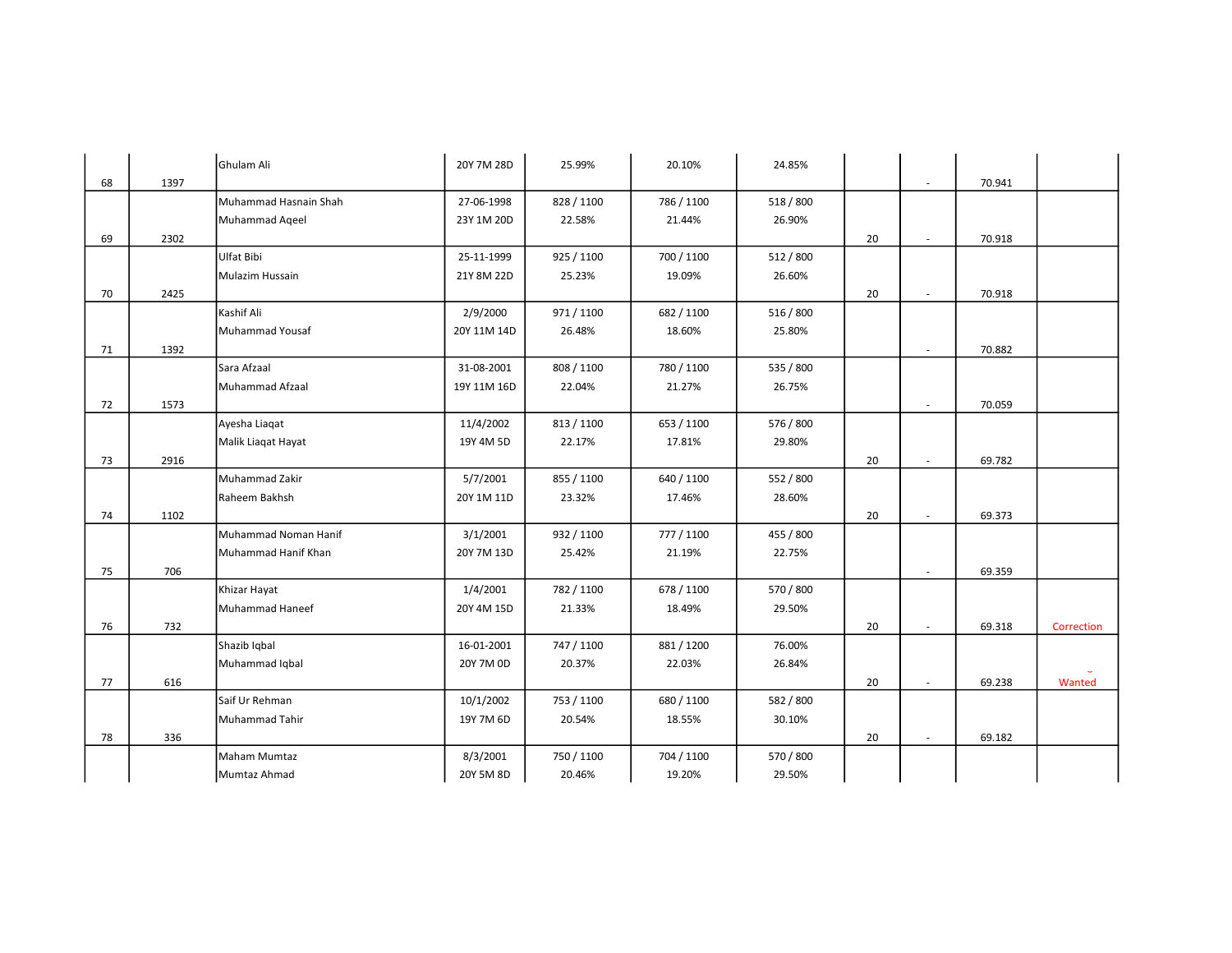| 79 | 2874 |                           |            |            |             |            | 20 | $\sim$ | 69.155 |        |
|----|------|---------------------------|------------|------------|-------------|------------|----|--------|--------|--------|
|    |      | Sonia Ijaz                | 15-05-2002 | 859 / 1100 | 648 / 1100  | 538 / 800  |    |        |        |        |
|    |      | Peer Ijaz Hussain Chishti | 19Y 3M 1D  | 23.43%     | 17.67%      | 27.90%     |    |        |        |        |
| 80 | 849  |                           |            |            |             |            | 20 | ٠      | 69     |        |
|    |      | Arslan Imran              | 8/8/1995   | 728 / 1050 | 2557 / 3550 | 529 / 800  |    |        |        |        |
|    |      | Muhammad Imran            | 26Y 0M 8D  | 20.80%     | 21.61%      | 26.45%     |    |        |        |        |
| 81 | 554  |                           |            |            |             |            |    | $\sim$ | 68.858 |        |
|    |      | Hafiz Qurban Ali          | 23-05-1996 | 650 / 1100 | 769 / 1100  | 583 / 800  |    |        |        |        |
|    |      | Zahoor Ahmad              | 25Y 2M 24D | 17.73%     | 20.97%      | 30.15%     |    |        |        |        |
| 82 | 1767 |                           |            |            |             |            |    | Y      | 68.85  |        |
|    |      | Aresha Arshad             | 16-06-2000 | 886 / 1100 | 664 / 1100  | 511 / 800  |    |        |        |        |
|    |      | M Arshad                  | 21Y 2M 0D  | 24.16%     | 18.11%      | 26.55%     |    |        |        |        |
| 83 | 2479 |                           |            |            |             |            | 20 |        | 68.823 |        |
|    |      | Ayesha Saleem             | 20-07-2001 | 834 / 1100 | 703 / 1100  | 518 / 800  |    |        |        |        |
|    |      | Muhammad Saleem Hokhar    | 20Y 0M 27D | 22.75%     | 19.17%      | 26.90%     |    |        |        |        |
| 84 | 1621 |                           |            |            |             |            | 20 | $\sim$ | 68.818 | Wanted |
|    |      | Hafsa Nadeem              | 5/4/2001   | 779 / 1100 | 787 / 1100  | 968 / 1500 |    |        |        |        |
|    |      | Nadeem Ahmad Qureshi      | 20Y 4M 11D | 21.25%     | 21.46%      | 26.08%     |    |        |        |        |
| 85 | 2956 |                           |            |            |             |            | 10 | $\sim$ | 68.789 | Wanted |
|    |      | Farhat Hag Nawaz          | 8/1/2002   | 970 / 1100 | 593 / 1100  | 503 / 800  |    |        |        |        |
|    |      | Haq Nawaz                 | 19Y 7M 8D  | 26.46%     | 16.17%      | 26.15%     |    |        |        |        |
| 86 | 2762 |                           |            |            |             |            | 20 |        | 68.777 |        |
|    |      | Muhammad Kashif           | 8/11/1999  | 762 / 1100 | 719 / 1100  | 547 / 800  |    |        |        |        |
|    |      | Muhammad Riaz             | 21Y 9M 8D  | 20.78%     | 19.61%      | 28.35%     |    |        |        |        |
| 87 | 129  |                           |            |            |             |            | 20 | ×.     | 68.741 | Wanted |
|    |      | Sania Javed               | 17-04-2000 | 693 / 1100 | 714 / 1100  | 586 / 800  |    |        |        |        |
|    |      | Muhammad Javed            | 21Y 3M 30D | 18.90%     | 19.47%      | 30.30%     |    |        |        |        |
| 88 | 586  |                           |            |            |             |            | 20 |        | 68.673 |        |
|    |      | Maimona Jameel            | 2/4/2002   | 769 / 1100 | 658 / 1100  | 574 / 800  |    |        |        |        |
|    |      | Muhammad Jameel           | 19Y 4M 14D | 20.97%     | 17.95%      | 29.70%     |    |        |        |        |
| 89 | 1438 |                           |            |            |             |            | 20 | $\sim$ | 68.618 |        |
|    |      | Muhammad Ali              | 24-07-2001 | 861 / 1100 | 690 / 1100  | 506 / 800  |    |        |        |        |
|    |      | Maher Mubarak Ali         | 20Y 0M 23D | 23.48%     | 18.82%      | 26.30%     |    |        |        |        |
| 90 | 572  |                           |            |            |             |            | 20 |        | 68.6   |        |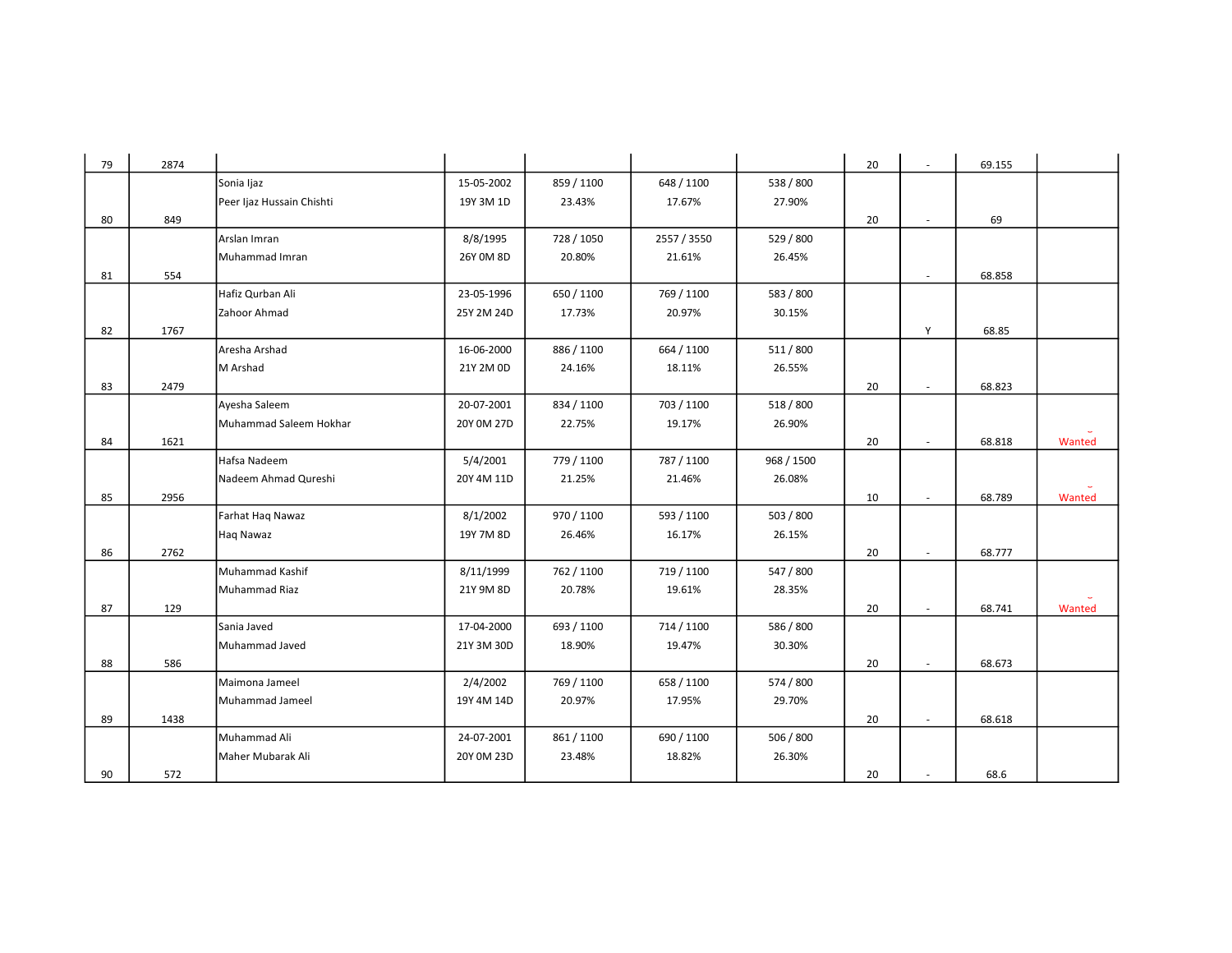|     |      | Yousra Kanwal            | 1/1/2000   | 724 / 1100 | 801 / 1100  | 518 / 800   |    |                             |        |            |
|-----|------|--------------------------|------------|------------|-------------|-------------|----|-----------------------------|--------|------------|
|     |      | Ghulam Abbas             | 21Y 7M 15D | 19.75%     | 21.85%      | 26.90%      |    |                             |        |            |
| 91  | 2941 |                          |            |            |             |             | 20 | $\sim$                      | 68.491 |            |
|     |      | Agsa Falak Shair         | 3/2/2001   | 852 / 1100 | 638 / 1100  | 537 / 800   |    |                             |        |            |
|     |      | <b>Falak Shair</b>       | 20Y 6M 13D | 23.24%     | 17.40%      | 27.85%      |    |                             |        |            |
| 92  | 853  |                          |            |            |             |             | 20 | $\sim$                      | 68.486 |            |
|     |      | Taskeen Muslim           | 3/8/2001   | 729 / 1100 | 694 / 1100  | 569 / 800   |    |                             |        |            |
|     |      | Muslim Hussain           | 20Y 0M 13D | 19.88%     | 18.93%      | 29.45%      |    |                             |        |            |
| 93  | 349  |                          |            |            |             |             | 20 | $\sim$                      | 68.259 |            |
|     |      | Muhammad Ahsan Ansari    | 27-05-2000 | 825 / 1100 | 809 / 1100  | 882 / 1500  |    |                             |        |            |
|     |      | Muhammad Saddique Ansari | 21Y 2M 20D | 22.50%     | 22.06%      | 23.52%      |    |                             |        |            |
| 94  | 84   |                          |            |            |             |             |    | $\sim$                      | 68.084 |            |
|     |      | Muhammad Mehboob         | 11/2/1994  | 781 / 1050 | 2592 / 3400 | 436 / 800   |    |                             |        |            |
|     |      | Abdul Razzaq             | 27Y 6M 5D  | 22.31%     | 22.87%      | 22.80%      |    |                             |        |            |
| 95  | 1286 |                          |            |            |             |             | 20 | ×.                          | 67.985 |            |
|     |      | Subhan Ullah             | 23-12-2001 | 709 / 1100 | 767 / 1100  | 381/550     |    |                             |        |            |
|     |      | Muhammad Akbar Khan      | 19Y 7M 24D | 19.34%     | 20.92%      | 27.71%      |    |                             |        |            |
| 96  | 2836 |                          |            |            |             |             |    | ÷.                          | 67.964 | Wanted     |
|     |      | Shahla Altaf             | 2/2/1999   | 693 / 1100 | 701 / 1100  | 578 / 800   |    |                             |        |            |
|     |      | Shahla Altaf             | 22Y 6M 14D | 18.90%     | 19.12%      | 29.90%      |    |                             |        |            |
| 97  | 2151 |                          |            |            |             |             | 20 | $\mathcal{L}_{\mathcal{A}}$ | 67.918 |            |
|     |      | Musawir Khan             | 13-01-2000 | 785 / 1100 | 674 / 1100  | 385 / 550   |    |                             |        |            |
|     |      | Hamzallah                | 21Y 7M 3D  | 21.41%     | 18.38%      | 28%         |    |                             |        |            |
| 98  | 2966 |                          |            |            |             |             |    | ÷.                          | 67.791 | Wanted     |
|     |      | Muhammad Usman           | 20-03-1997 | 897 / 1050 | 749 / 1100  | 413 / 800   |    |                             |        |            |
|     |      | Bagh Ali                 | 24Y 4M 27D | 25.63%     | 20.43%      | 21.65%      |    |                             |        |            |
| 99  | 754  |                          |            |            |             |             | 20 | ×.                          | 67.706 | Wanted     |
|     |      | Muhammad Luqman          | 28-03-2000 | 698 / 1100 | 2657 / 3550 | 503 / 800   |    |                             |        |            |
|     |      | Hafiz Muhammad Jameel    | 21Y 4M 19D | 19.04%     | 22.45%      | 26.15%      |    |                             |        |            |
| 100 | 1689 |                          |            |            |             |             | 20 | ×.                          | 67.64  |            |
|     |      | Ahsaan Raza              | 25-11-2001 | 775 / 1100 | 696 / 1100  | 1030 / 1500 |    |                             |        |            |
|     |      | Qaiser Raza Siddiqui     | 19Y 8M 22D | 21.14%     | 18.98%      | 27.47%      |    |                             |        |            |
| 101 | 147  |                          |            |            |             |             |    | $\sim$                      | 67.585 | Correction |
|     |      | Amna Feroz               | 3/4/2001   | 693 / 1100 | 693 / 1100  | 595 / 800   |    |                             |        |            |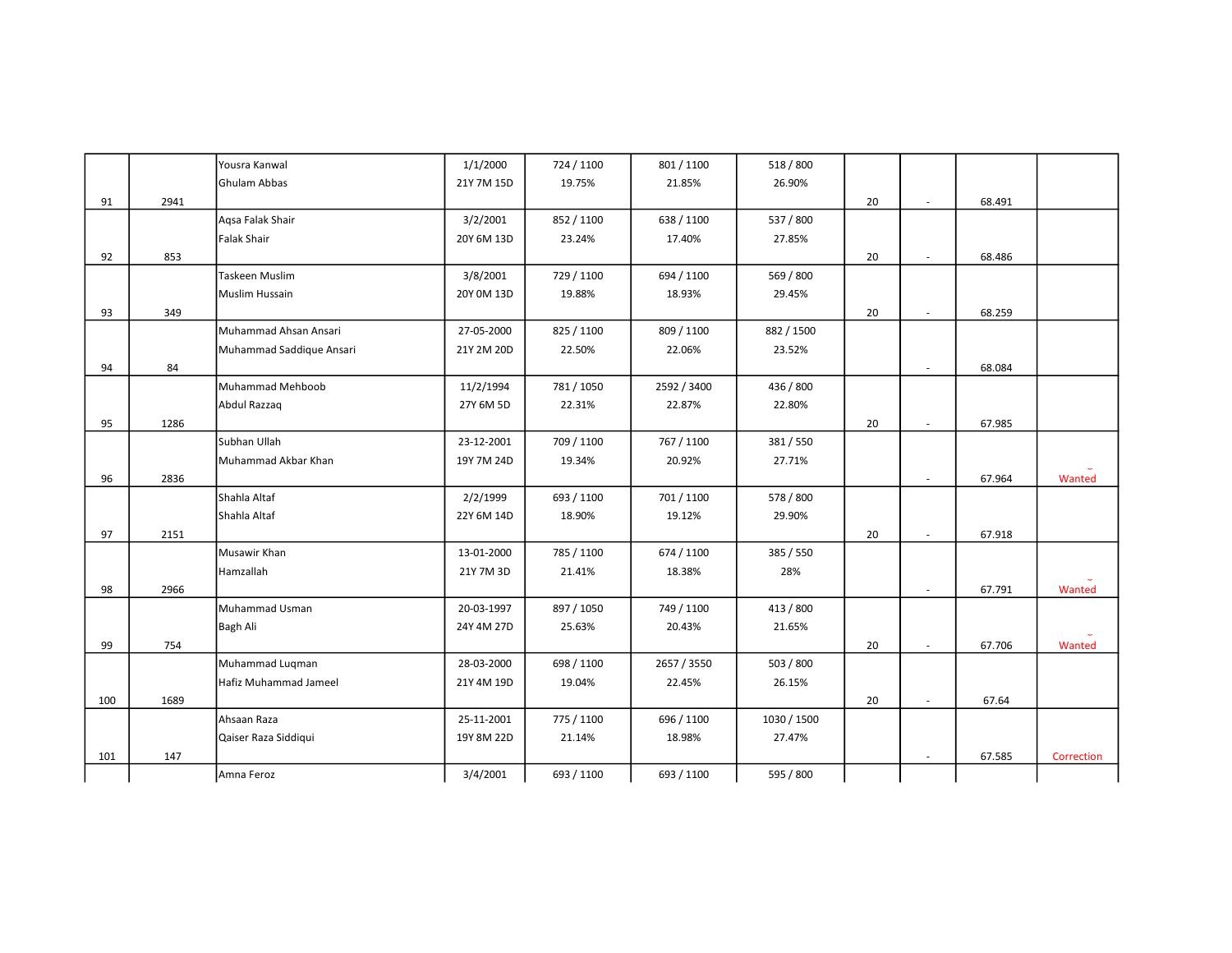|     |      | Feroz Ahmad            | 20Y 4M 13D  | 18.90%     | 18.90%     | 29.75%      |    |                          |        |        |
|-----|------|------------------------|-------------|------------|------------|-------------|----|--------------------------|--------|--------|
| 102 | 2786 |                        |             |            |            |             |    | $\sim$                   | 67.55  |        |
|     |      | Mahzaib Tallat         | 8/7/1998    | 765 / 1100 | 730 / 1100 | 535 / 800   |    |                          |        |        |
|     |      | M.Shafeeq              | 23Y 1M 8D   | 20.86%     | 19.91%     | 26.75%      |    |                          |        |        |
| 103 | 313  |                        |             |            |            |             |    | $\sim$                   | 67.523 | Wanted |
|     |      | Muhammad Akash         | 22-07-1999  | 872 / 1100 | 758 / 1100 | 865 / 1500  |    |                          |        |        |
|     |      | Riaz Hussain           | 22Y 0M 25D  | 23.78%     | 20.67%     | 23.07%      |    |                          |        |        |
| 104 | 1757 |                        |             |            |            |             |    | $\overline{\phantom{a}}$ | 67.521 |        |
|     |      | Muhammad Mehran        | 31-03-2002  | 815 / 1100 | 579 / 1100 | 570 / 800   |    |                          |        |        |
|     |      | Ghulam Asghar          | 19Y 4M 16D  | 22.23%     | 15.79%     | 29.50%      |    |                          |        |        |
| 105 | 786  |                        |             |            |            |             | 20 | $\sim$                   | 67.518 |        |
|     |      | Muhammad Junaid        | 21-04-2002  | 838 / 1100 | 609 / 1100 | 541 / 800   |    |                          |        |        |
|     |      | Shakir Hussain         | 19Y 3M 26D  | 22.86%     | 16.61%     | 28.05%      |    |                          |        |        |
| 106 | 2132 |                        |             |            |            |             | 20 | $\sim$                   | 67.514 |        |
|     |      | Igra Khushi            | 5/1/2001    | 843 / 1100 | 805 / 1100 | 450 / 800   |    |                          |        |        |
|     |      | Khushi Muhammad        | 20Y 7M 11D  | 22.99%     | 21.96%     | 22.50%      |    |                          |        |        |
| 107 | 2607 |                        |             |            |            |             |    | $\sim$                   | 67.445 |        |
|     |      | Muhammad Mudassir Riaz | 24-08-2001  | 721/1100   | 735 / 1100 | 1029 / 1500 |    |                          |        |        |
|     |      | Riaz Hussain           | 19Y 11M 23D | 19.66%     | 20.05%     | 27.71%      |    |                          |        |        |
| 108 | 461  |                        |             |            |            |             | 10 | $\sim$                   | 67.416 |        |
|     |      | Muhammad Usman Jabbar  | 23-10-1998  | 908 / 1100 | 708 / 1100 | 871 / 1500  |    |                          |        |        |
|     |      | Abdul Jabbar           | 22Y 9M 24D  | 24.76%     | 19.31%     | 23.23%      |    |                          |        |        |
| 109 | 758  |                        |             |            |            |             |    |                          | 67.299 | Wanted |
|     |      | Tayyab Hussain         | 29-07-1998  | 841 / 1100 | 667 / 1100 | 503 / 800   |    |                          |        |        |
|     |      | Ishfaq Ahmad           | 23Y 0M 18D  | 22.94%     | 18.19%     | 26.15%      |    |                          |        |        |
| 110 | 1911 |                        |             |            |            |             | 20 | $\sim$                   | 67.277 |        |
|     |      | Aiman Batool           | 3/7/2000    | 730 / 1100 | 643 / 1100 | 576 / 800   |    |                          |        |        |
|     |      | Muhammad Hussain       | 21Y 1M 13D  | 19.91%     | 17.54%     | 29.80%      |    |                          |        |        |
| 111 | 2795 |                        |             |            |            |             | 20 | $\sim$                   | 67.245 | Wanted |
|     |      | Farah Bibi             | 21-12-1999  | 962 / 1100 | 674 / 1100 | 452 / 800   |    |                          |        |        |
|     |      | Shams Ul Haq           | 21Y 7M 26D  | 26.24%     | 18.38%     | 22.60%      |    |                          |        |        |
| 112 | 2418 |                        |             |            |            |             |    | $\sim$                   | 67.218 |        |
|     |      | Muhammad Shafiq        | 15-12-2002  | 891 / 1100 | 685 / 1100 | 481 / 800   |    |                          |        |        |
|     |      | Abdul Kareem           | 18Y 8M 1D   | 24.30%     | 18.68%     | 24.05%      |    |                          |        |        |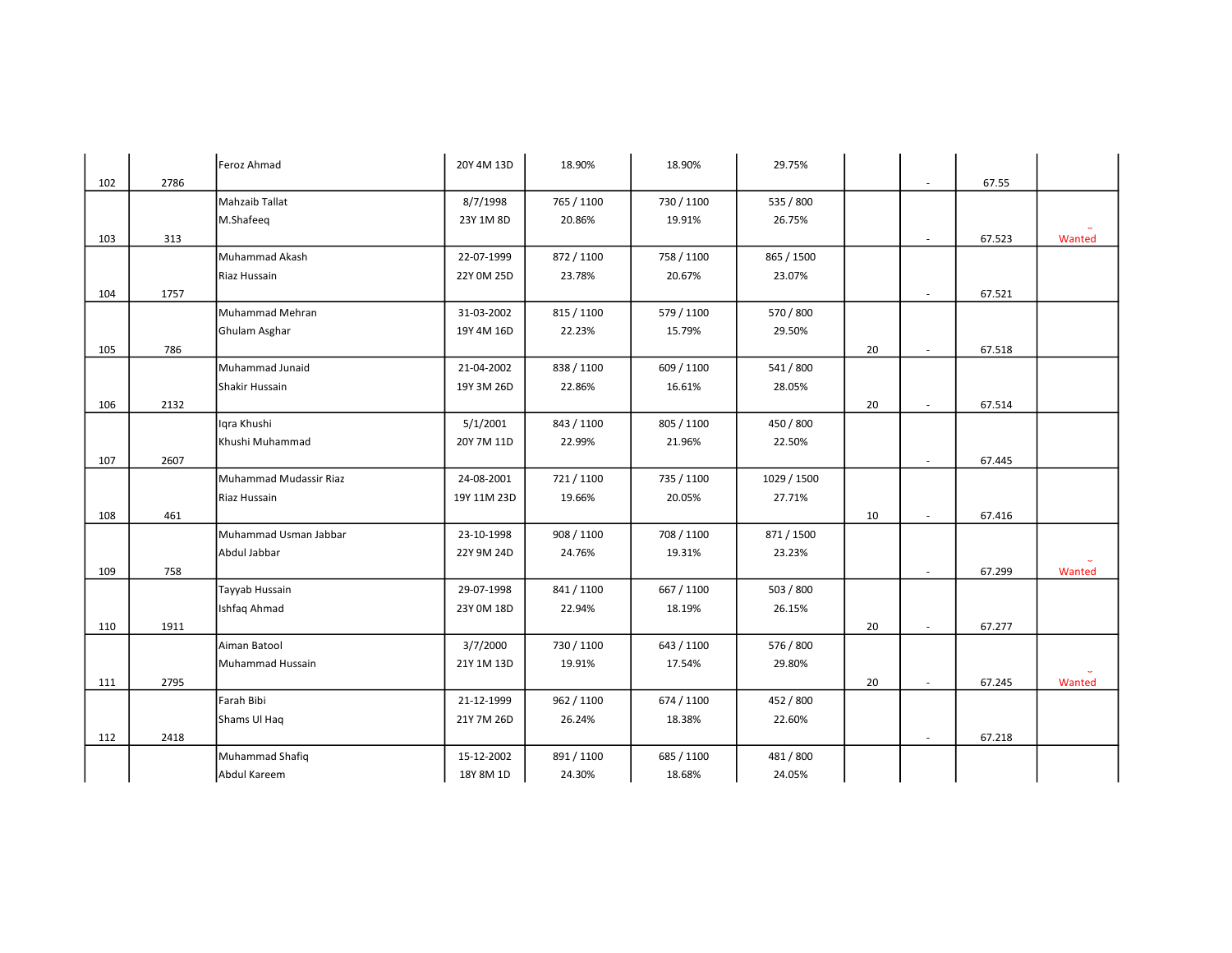| 113 | 1189 |                        |             |            |            |            |    | $\sim$                   | 67.032 |        |
|-----|------|------------------------|-------------|------------|------------|------------|----|--------------------------|--------|--------|
|     |      | Maira Rubab            | 12/4/2000   | 767 / 1100 | 755 / 1100 | 488 / 800  |    |                          |        |        |
|     |      | Muhammad Iqbal         | 21Y 4M 4D   | 20.92%     | 20.59%     | 25.40%     |    |                          |        |        |
| 114 | 2165 |                        |             |            |            |            | 20 |                          | 66.909 | Wanted |
|     |      | Muhammad Saeed         | 2/9/2001    | 770 / 1100 | 693 / 1100 | 518 / 800  |    |                          |        |        |
|     |      | Mehboob Alam           | 19Y 11M 14D | 21%        | 18.90%     | 26.90%     |    |                          |        |        |
| 115 | 1354 |                        |             |            |            |            | 20 | ×.                       | 66.8   |        |
|     |      | Amir Sohail            | 20-02-2002  | 639 / 1100 | 697 / 1100 | 584 / 800  |    |                          |        |        |
|     |      | Hazoor Bux             | 19Y 5M 27D  | 17.43%     | 19.01%     | 30.20%     |    |                          |        |        |
| 116 | 579  |                        |             |            |            |            | 20 | $\sim$                   | 66.636 | Wanted |
|     |      | Muhammad Ayaz          | 20-02-2001  | 746 / 1100 | 709 / 1200 | 564 / 800  |    |                          |        |        |
|     |      | Muhammad Sher Baz      | 20Y 5M 27D  | 20.35%     | 17.73%     | 28.20%     |    |                          |        |        |
| 117 | 2531 |                        |             |            |            |            |    |                          | 66.27  |        |
|     |      | Maria Imtiaz           | 10/3/2000   | 667 / 1100 | 705 / 1100 | 557 / 800  |    |                          |        |        |
|     |      | Imtiaz Hussain         | 21Y 5M 6D   | 18.19%     | 19.23%     | 28.85%     |    |                          |        |        |
| 118 | 2317 |                        |             |            |            |            | 20 | $\sim$                   | 66.268 | Wanted |
|     |      | Shahzad Ali            | 15-03-2003  | 878 / 1100 | 659 / 1100 | 466 / 800  |    |                          |        |        |
|     |      | Muhammad Ramzan        | 18Y 5M 1D   | 23.95%     | 17.97%     | 24.30%     |    |                          |        |        |
| 119 | 1727 |                        |             |            |            |            | 20 | ٠                        | 66.218 |        |
|     |      | Mah Noor Raza          | 27-10-2001  | 797 / 1100 | 658 / 1100 | 529 / 800  |    |                          |        |        |
|     |      | Muhammad Qaswar        | 19Y 9M 20D  | 21.74%     | 17.95%     | 26.45%     |    |                          |        |        |
| 120 | 2794 |                        |             |            |            |            |    | $\sim$                   | 66.132 | Wanted |
|     |      | Ammara Ameen           | 22-02-2001  | 715 / 1100 | 757 / 1100 | 519 / 800  |    |                          |        |        |
|     |      | Muhammad Ameen         | 20Y 5M 25D  | 19.50%     | 20.65%     | 25.95%     |    |                          |        |        |
| 121 | 1033 |                        |             |            |            |            |    | $\overline{\phantom{a}}$ | 66.095 | Wanted |
|     |      | Hina Arshad            | 17-01-2001  | 862 / 1100 | 797 / 1100 | 416 / 800  |    |                          |        |        |
|     |      | Muhammad Arshad Rafiq  | 20Y 6M 30D  | 23.51%     | 21.74%     | 20.80%     |    |                          |        |        |
| 122 | 166  |                        |             |            |            |            |    |                          | 66.045 | Wanted |
|     |      | Farwa Arshad           | 2/3/1999    | 839 / 1050 | 548 / 1100 | 518 / 800  |    |                          |        |        |
|     |      | Muhammad Arshad        | 22Y 5M 14D  | 23.97%     | 14.95%     | 26.90%     |    |                          |        |        |
| 123 | 1841 |                        |             |            |            |            | 20 | $\sim$                   | 65.817 |        |
|     |      | Muhammad Hasnain Sabir | 4/7/2001    | 752 / 1100 | 754 / 1100 | 916 / 1500 |    |                          |        |        |
|     |      | Sabir Ali              | 20Y 1M 12D  | 20.51%     | 20.56%     | 24.69%     |    |                          |        |        |
| 124 | 1232 |                        |             |            |            |            | 10 | $\sim$                   | 65.766 |        |